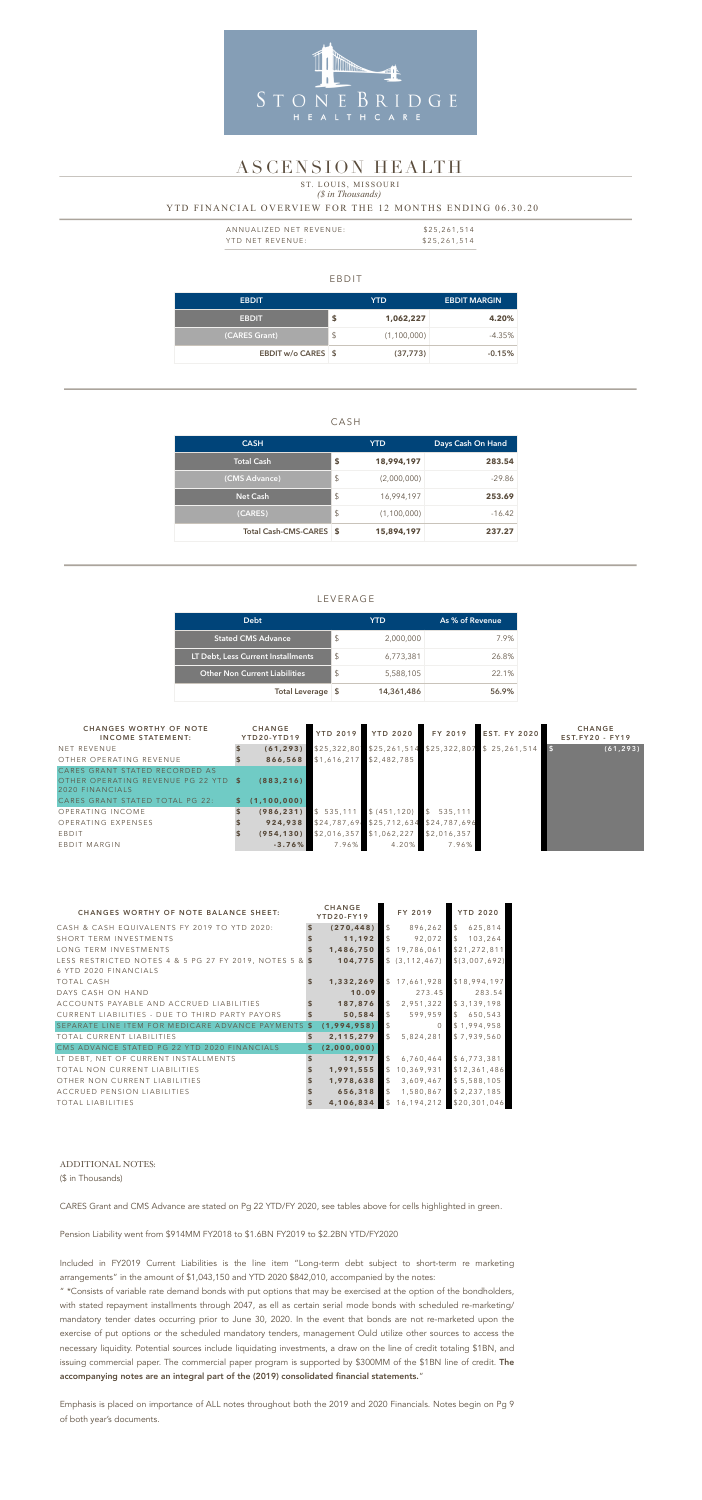

# EBDIT

### *(\$ in Thousands)*  YTD EBDIT WITH & WITHOUT CARES GRANT FOR THE 12 MONTHS ENDING 06.30.20 ASCENSION HEALTH

| ANNUALIZED NET REVENUE: | \$25,261,514 |
|-------------------------|--------------|
| YTD NET REVENUE:        | \$25,261,514 |

### EBDIT YTD 2020

| <b>EBDIT</b>             |                         | <b>YTD</b> | <b>EBDIT MARGIN</b> |
|--------------------------|-------------------------|------------|---------------------|
| <b>Operating Income</b>  | $\frac{1}{2}$           | (451, 120) |                     |
| <b>Plus Interest</b>     | $\sqrt[6]{\frac{1}{2}}$ | 251,667    |                     |
| <b>Plus Depreciation</b> | $\sqrt[6]{\frac{1}{2}}$ | 1,261,680  |                     |
| Total EBDIT \$           |                         | 1,062,227  | 4.20%               |

### CARES GRANT

| <b>CARES GRANT</b>                                                                  | <b>Notes</b>                | YTD              |
|-------------------------------------------------------------------------------------|-----------------------------|------------------|
| <b>CARES Grant Recorded As</b><br>'Other Operating Revenue'                         | See Pg 22 YTD<br>Financials | \$<br>(883, 216) |
| <b>Balance between Total Stated</b><br>(\$1.1BN) and Total Recorded<br>$($ \$883MM) | See Pg 22 YTD<br>Financials | \$<br>(216, 784) |
| <b>Total CARES Funding</b>                                                          |                             | (1,100,000)      |

### EBDIT WITHOUT CARES

| <b>EBDIT WITHOUT CARES</b> | YTD. |             | <b>EBDIT MARGIN</b> |
|----------------------------|------|-------------|---------------------|
| <b>EBDIT w/ CARES</b>      | S    | 1,062,227   | 4.20%               |
| (CARES)                    |      | (1,100,000) | $-4.35%$            |
| Total EBDIT w/o CARES \$   |      | (37, 773)   | $-0.15%$            |